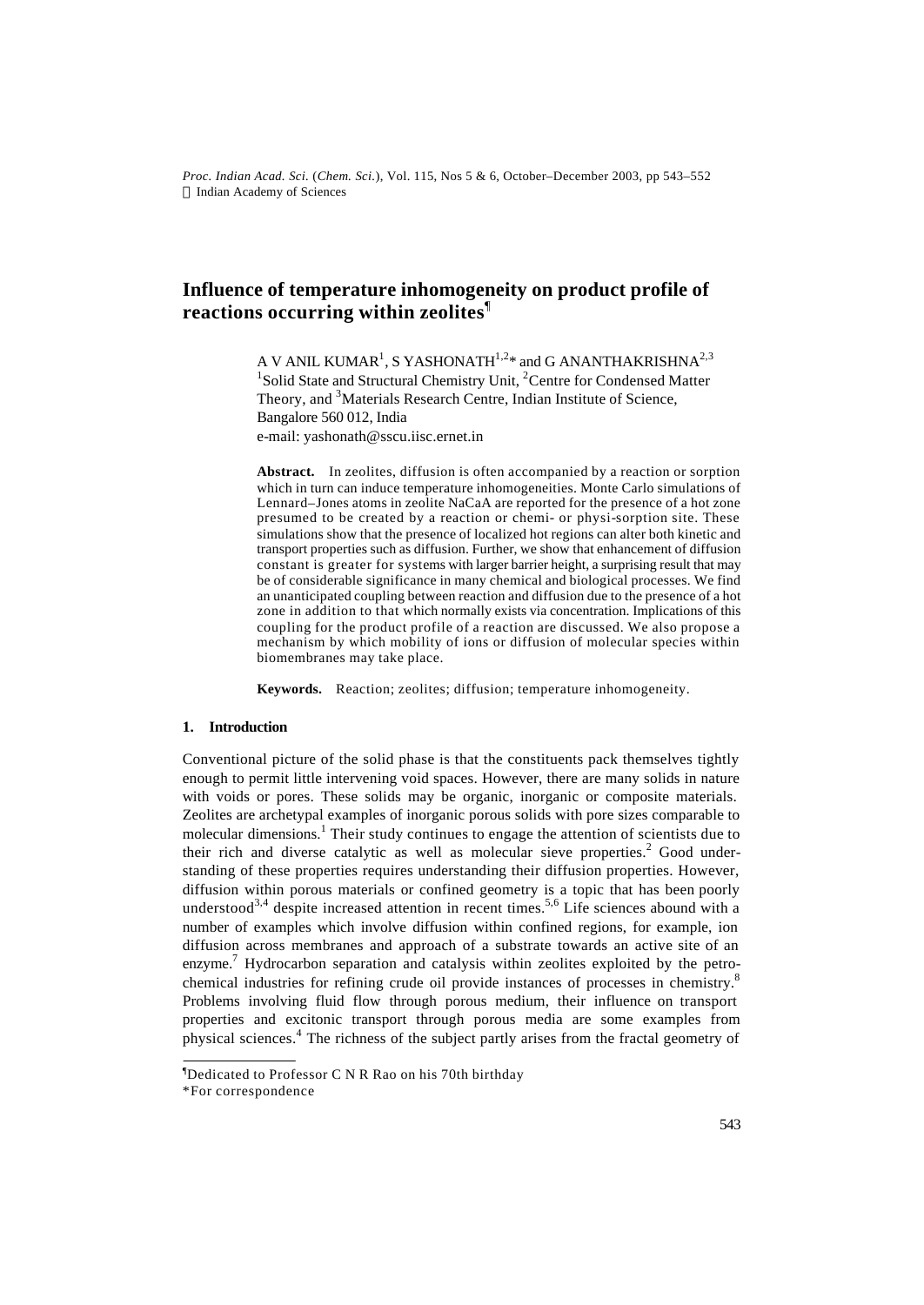the pores, for instance. Another probable reason is the inherent inhomogeneous nature of the confining geometry. However, while non-uniformity of concentration has been dealt with in great detail in the literature, temperature inhomogeneity has received little attention. In particular, when temperature is inhomogeneous, the very definition of diffusion as being an activated process needs generalisation. Such non-uniformity in temperature arises routinely in biological, chemical and physical systems for a variety of reasons. Here, we discuss issues relating to the possible sources of such hot spots and their influence on transport properties in the context of zeolites.

Chemical heterogeneity of zeolites (arising from substitution of Si by Al) and surface curvatures give rise to chemisorption and physisorption sites respectively. The existence of such chemisorption, physisorption and catalytic sites coupled with their poor thermal conductivity could lead to local hot regions.<sup>2,9</sup> This in turn may be expected to affect both kinetic and diffusion properties. Such a situation can arise in many biosystems as well. For instance, plasma membrane protein-encoding *m*-RNA IST2 has been recently shown to have high asymmetry in concentration between the mother cell and the bud.<sup>10</sup> One possible way of maintaining such asymmetry against the concentration gradient is through localised hot or cold regions as we demonstrate below. *In spite of the importance of such reaction induced hot spots and their possible influence on the diffusion of the species, this problem has not been addressed until recently*. 11

In this paper, we report the study of the effect of inhomogeneous temperature, presumed to be created by a 'reaction', on the equilibration rate and self-diffusion coefficient of guest molecules in zeolites. Here we consider Monte Carlo simulations on simple argon atoms in zeolite A. Our results show that self-diffusion coefficient *D* is increased substantially due to the presence of a localised hot zone. More significantly, *at a conceptual level* our analysis shows that local changes in temperature resulting from reactions can induce additional coupling between reaction and diffusion.

#### **2. Theory**

In a seminal paper<sup>12</sup> on the relative occupation of the competing local energy minima for a system far from equilibrium, Landauer pointed out the globally determining role played by the non-equilibrium kinetics of the unstable intermediate states even as these are very rarely populated. More specifically, for the case of two local energy minima, i.e., a bistable potential, he showed that the application of a localized heating at a point on the reaction coordinate lying between the lower energy minimum and the potential barrier maximum can raise the relative population of the higher lying energy minimum over that given by the thermal Boltzmann factor  $exp(-\Delta E/k_B T)$ . This is the so called 'blowtorch' effect<sup>12</sup> associated with a non-uniform thermal bath. It generalises the problem of escape of a Brownian particle over a potential barrier under the influence of equilibrium thermal fluctuations, studied originally by Kramers, $13-15$  to the case of non-uniform temperature along the reaction coordinate.

As the blow torch effect is rather counter intuitive, following Landauer, $^{12}$  we illustrate the effect of a hot zone for the case of a bistable potential  $U(x)$ . Consider the motion of an overdamped particle in this potential (curve ABCD shown as (i) in figure 1) subject to a uniform temperature  $T_0$  along the coordinate. Then, the probability of finding a particle at *x* is  $P(x) \sim \exp(-U(x)/k_B T_0)$ . Clearly, the probability at A is higher than that at D. Now consider raising the temperature of the region BC to  $T_b$ . Then  $P(x) \sim \exp(-U(x)/k_B T_b)$  in BC, is much smaller compared to  $P(x)$  with  $T = T_0$ . Now consider a situation where the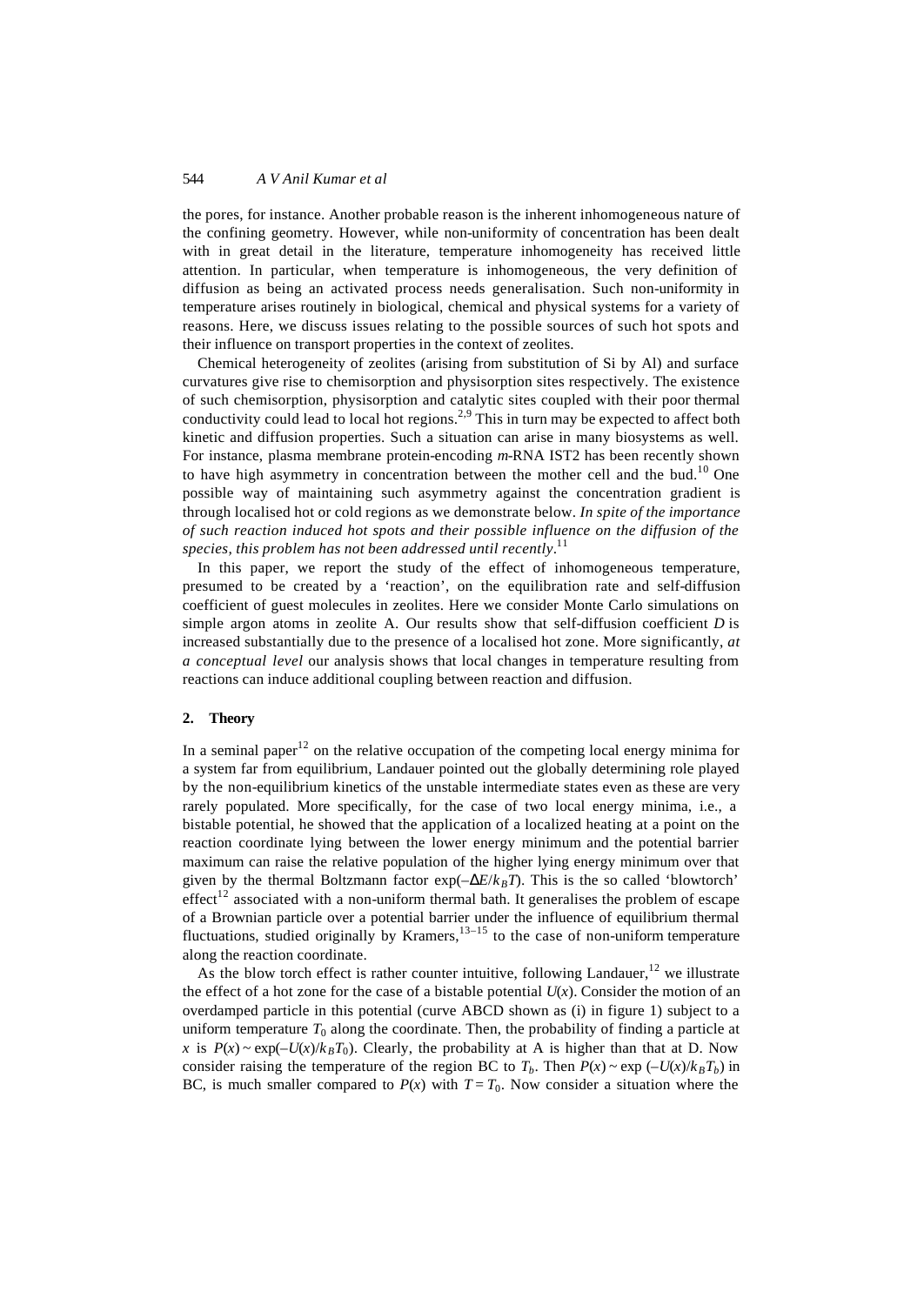population along a unknown potential is given. Then, one can consider the 'potential'  $U(x)/k_B T = -\log P(x)$ . Thus, raising the temperature to  $T_b$  in BC,  $P(x)$  is much smaller than the population at the ambient temperature  $T_0$ . Then, the corresponding 'potential' is a flatter curve BC $\prime$  (curve (ii) in figure 1). Since  $P(x)$  is unaffected in other regions, the curve outside the region BC will be the same excepting that the curve CD would start at C' and end at D' such that  $U(x_C) - U(x_D) = U(x_C) - U(x_D)$ . Thus, the point D is brought down relative to A. Consequently,  $P(x_D)$  is higher than at the lower minimum  $x_A$ .

A decade later, van Kampen<sup>16</sup> derived an equation appropriate for the description of diffusion in an inhomogeneous medium where he developed a stochastic treatment for the case of non-uniform temperature. Apart from justifying Landauer's conjecture, he also showed that there could be a net current when the particles are allowed to diffuse back through an alternate route bypassing the hot zone. The problem has also been treated by Büttiker around the same time.<sup>17</sup> He showed that a net current is possible, even in the absence of an externally applied field, provided both the potential and the state-dependent diffusion constant are periodic with a relative phase difference. Later Landauer<sup>18</sup> considered this aspect of the problem again in the light of van Kampen's work. Sinha and Moss<sup>19</sup> have verified Landauer's conjecture by computer simulation. This has also been applied to thermal activation in a superconducting ring with a weak link where transitions produce temperature changes.<sup>20</sup> Indeed, a whole new field of research has emerged centring on the idea of the possibility of directed motion out of noisy states under diverse athermal driving conditions, generically subsumed under 'thermal ratchets'<sup>21-26</sup> and traceable to the original 'blowtorch theorem' of Landauer in the sense that the latter may be viewed as injection of noise.<sup>27</sup>

Most of the investigations on the blowtorch effect study the influence of inhomogeneous temperature profile on the steady-state relative occupations of the energy minima. Recently, Bekele *et al*<sup>28</sup> have shown that the escape rate is enhanced due to the presence of a hot zone. This implies that the rate of surmounting the barrier in zeolite will be increased by the presence of a hot zone and a consequent increase in diffusion constant.

The Smoluchowski equation describing the kinetics of a Brownian particle in an inhomogeneous medium is given by $16$ 

$$
\frac{\partial P(x,t)}{\partial t} = \frac{\partial}{\partial x} \left[ \mathbf{m}(x) \left[ U'(x) P(x,t) + \frac{\partial}{\partial x} (T(x) P(x,t)) \right] \right],\tag{1}
$$

where the mobility,  $\boldsymbol{m}$  and temperature,  $T$ , are in general space-dependent. (We take Boltzmann's constant,  $k_B = 1$ .) Here,  $P(x, t)$  is the probability density of finding the



**Figure 1.** The effect of a hot zone at BC in the potential ABCD is to lower D to D′.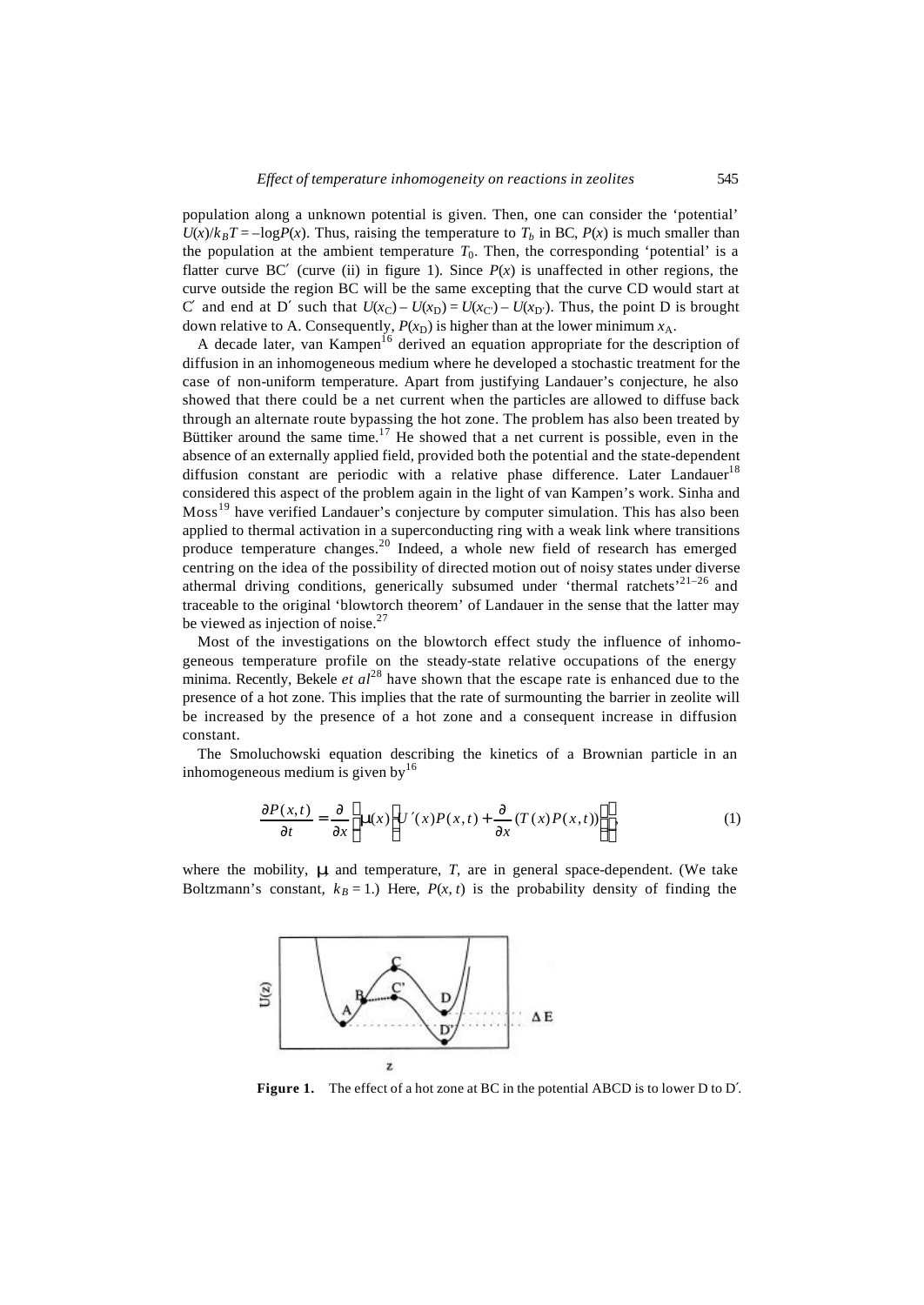particle at position *x* at time *t* and  $U(x)$  describes the potential profile and the prime on *U* denotes the derivative with respect to *x*.

Some remarks on the use of the Smoluchowski equation, (1), for the case of inhomogeneous medium are in order at this point as the latter has been a subject of some debate that still continues.<sup>16,18,27</sup> Landauer has argued<sup>18,27</sup> for a generalisation of the Smoluchowski equation where the second term on the RHS of (1) is to be replaced by *P*(*x*, *t*) (∂*T*(*x*)/∂*x*) + *aI*(*x*) (∂*P*(*x*, *t*)/∂*x*). The parameter *a* was shown to depend on the physical conditions to be imposed across the temperature discontinuity for no net current. The parameter *a*= 0⋅5 corresponds to a particle interacting with the thermal bath for which the particle velocity is taken to be proportional to  $T^{1/2}$  or  $P(x) \propto 1/[T(x)]^{1/2}$ . On the other hand,  $a=1$  corresponds to the case when particles equilibrate via collision (pressure equilibration), i.e.,  $P(x) \propto 1/T(x)$ . However, a direct derivation based on phase space Smoluchowski equation by van Kampen gave (1) corresponding to *a*= 1. This is also supported by the work of Jayannavar and Mahato<sup>29</sup> based on a microscopic treatment of the thermal bath as a set of harmonic oscillators. In our work, we will continue to use (1) as providing a physically valid description of the problem under consideration.

#### **3. Monte Carlo simulations**

Zeolites occur in over a hundred or more structural types. Here we have chosen zeolite LTA (also known as A zeolite) for the present investigation. More precisely, the physical system we wish to simulate consists of NaCaA zeolite with large ( $\approx$  11⋅5 Å dia) cages (the supercages) interconnected by shared narrow 8-ring windows ( $\approx$  4.5 Å dia). The potential energy landscape has a maximum near the 8-ring window and the minimum is located deep within the supercage. A species arriving at a heterogeneous reaction site, assumed to be located between the window and the centre of the cage (see figure 2), releases a heat *q* creating a local hot zone. Consequently, the molecule surmounts the barrier more easily. Other molecules behind it also cross the barrier with relative ease due to the presence of the hot zone. Here, we mimic the reaction by its principal effect – the presence of a hot zone – by introducing it in between the potential maximum and



**Figure 2.** Two cages of zeolite NaCaA. • denote reaction sites. The saddle point is at the window. A schematic one-dimensional potential along the *z*-direction is shown below along with the induced hot zone.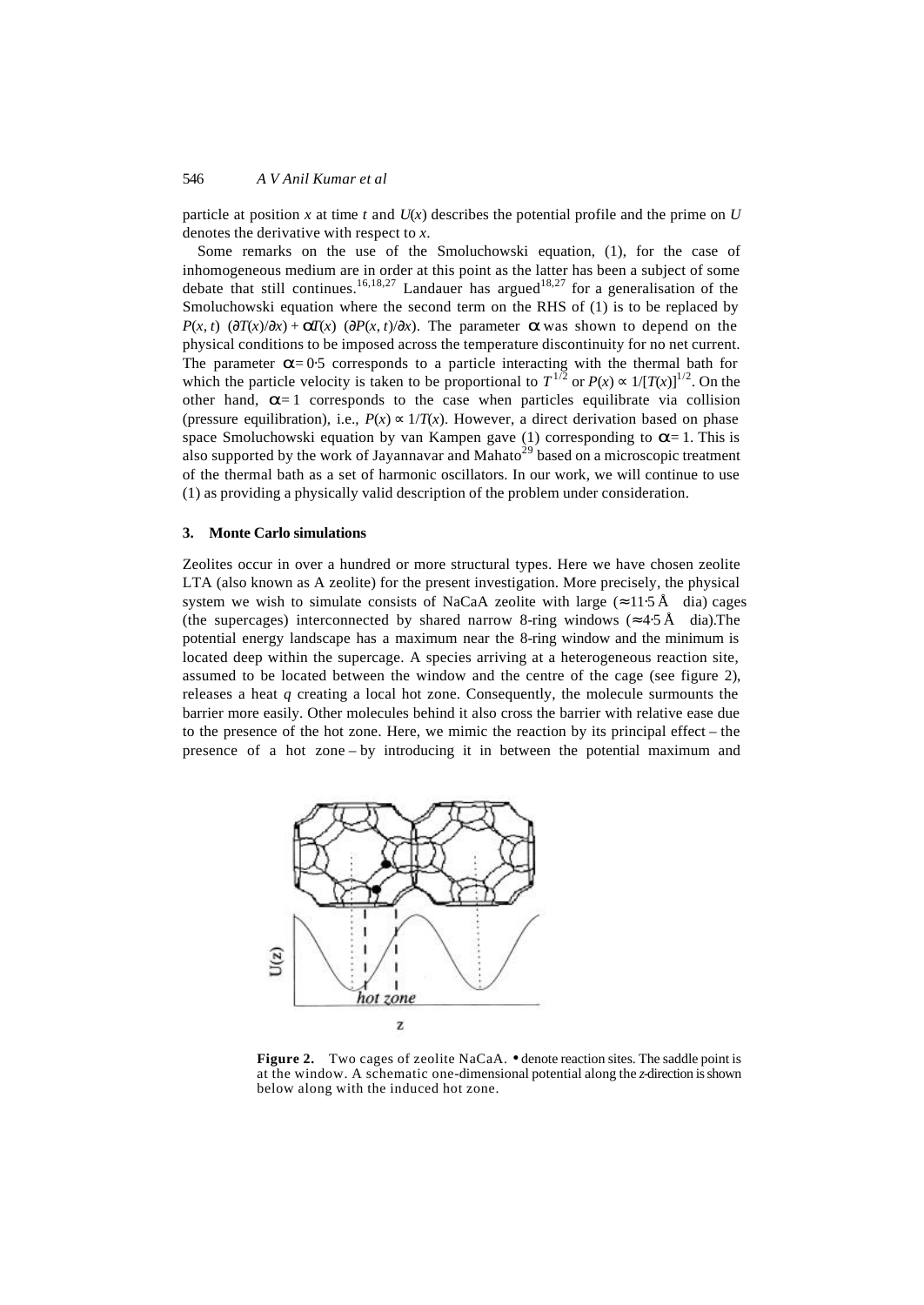minimum. Two different sets of simulations A and B are carried out for the purpose of calculation of the escape rate and the diffusion constant D respectively (see below for details).

The choice of the system is Lennard–Jones particles confined to  $2 \times 2 \times 1$  unit cells of NaCaA zeolite. There are  $2^3 = 8$  cages in each unit cell. Thus, we have  $4 \times 4 \times 2$  cages in the *x*, *y* and *z*-directions.  $4 \times 4$  cages along *x*- and *y*-directions are chosen to ensure better statistics. Thus, along the *z*-direction the potential is a symmetric double-well potential (see figure 2). Here the diffusion event under consideration is the passage of the diffusant through the 8-ring window, the rate determining step. The diffusion coordinate therefore is the distance of the diffusant from the plane of the window. Simulations are carried out using the Metropolis Monte Carlo algorithm in the canonical ensemble where the total energy is

$$
\Phi = \sum_{g} \sum_{z} \boldsymbol{f}_{gz} + \frac{1}{2} \sum_{g} \sum_{g} \boldsymbol{f}_{gg} \tag{2}
$$

and  $f_{ab} = 4\mathbf{e}_{ab}[(\mathbf{s}_{ab}/r)^{12} - (\mathbf{s}_{ab}/r)^6]; \ a, b = g, h$  is the Lennard–Jones (6–12) potential. Thus, the particle diffuses within the zeolite on the potential energy landscape provided by the zeolite. The potential parameters for the guest-guest and guest-host interactions are  $S_{gg} = 2.73 \text{ Å}$  and  $C_{gg} = 0.997729 \text{ kJ/mol}$ .  $S_{0-0} = 2.5447 \text{ Å}$ ,  $S_{Na-Na} = 3.369378 \text{ Å}$ ,  $\mathbf{S}_{a-Ca} = 3.35 \text{ Å}$ ,  $\mathbf{e}_{0-0} = l \times 1.2899134 \text{ kJ/mol}$ ,  $\mathbf{e}_{\text{Na-Na}} = l \times 0.0392347 \text{ kJ/mol}$  and  $\mathbf{e}_{\text{Ca-Ca}} =$  $l \times 9.545046 \text{ kJ/mol}^{30}$  where  $l = 2, 4$ . The cross-terms are obtained from Lorentz– Berthelot combination rule. Periodic boundary conditions (PBC) are imposed along the *x*- and *y*-directions only; a repulsive wall with  $1/r^{12}$  potential was used at both ends along *z*-direction with no PBC (set A). No PBC along *z*-direction enables us to compare our results with earlier results.<sup>28</sup> Note that in contrast, PBC along *z*-direction induces a net flow.<sup>16</sup> The cut-off distance was 12  $\AA$ . Instead of using the temperature of the hot zone to investigate the influence of the hot zone, it advantageous to another scaled parameter defined by  $s = (T_b - T_0)/T_0$ . The barrier height  $U_a$  is proportional to *le*.  $T_0$  is kept at 300 K, and  $T_b$  is varied.  $U_b$  is varied by varying *l*.

#### **4. Results and discussion**

To start with, we consider all the 64 guest particles to be uniformly distributed in the four left cages located along the  $z$  direction (see figure 1). Then, we obtain the transport properties by calculating the time scales associated with the approach to the steady state. These time scales are obtained by allowing the system to evolve towards the steady state in the presence of the hot zone. Subsequently, when the number of particles in the left and the right cages, denoted by  $n_l$  and  $n_r$  respectively, do not change appreciably, the decay rate is obtained by plotting the fraction of particles in the left cages as a function of time. A typical plot of  $ln (n_l/(n_l + n_r))$  vs *t* is shown in figure 3. The slope then gives the equilibration rate. The curve shown in figure 3 reaches a plateau at much longer time scales typically around  $10^7$  MC steps.

We consider the influence of the hot zone on the rate of approach to the steady state as a function of *s* when the hot zone of width  $w = 2 \text{ Å}$  is placed at a distance  $d = 1.2775 \text{ Å}$ from the window. Instead of using the escape rates, following Bekele *et al*, we use another parameter called *the enhancement factor*  $f<sub>b</sub>$  which is the ratio of the escape rates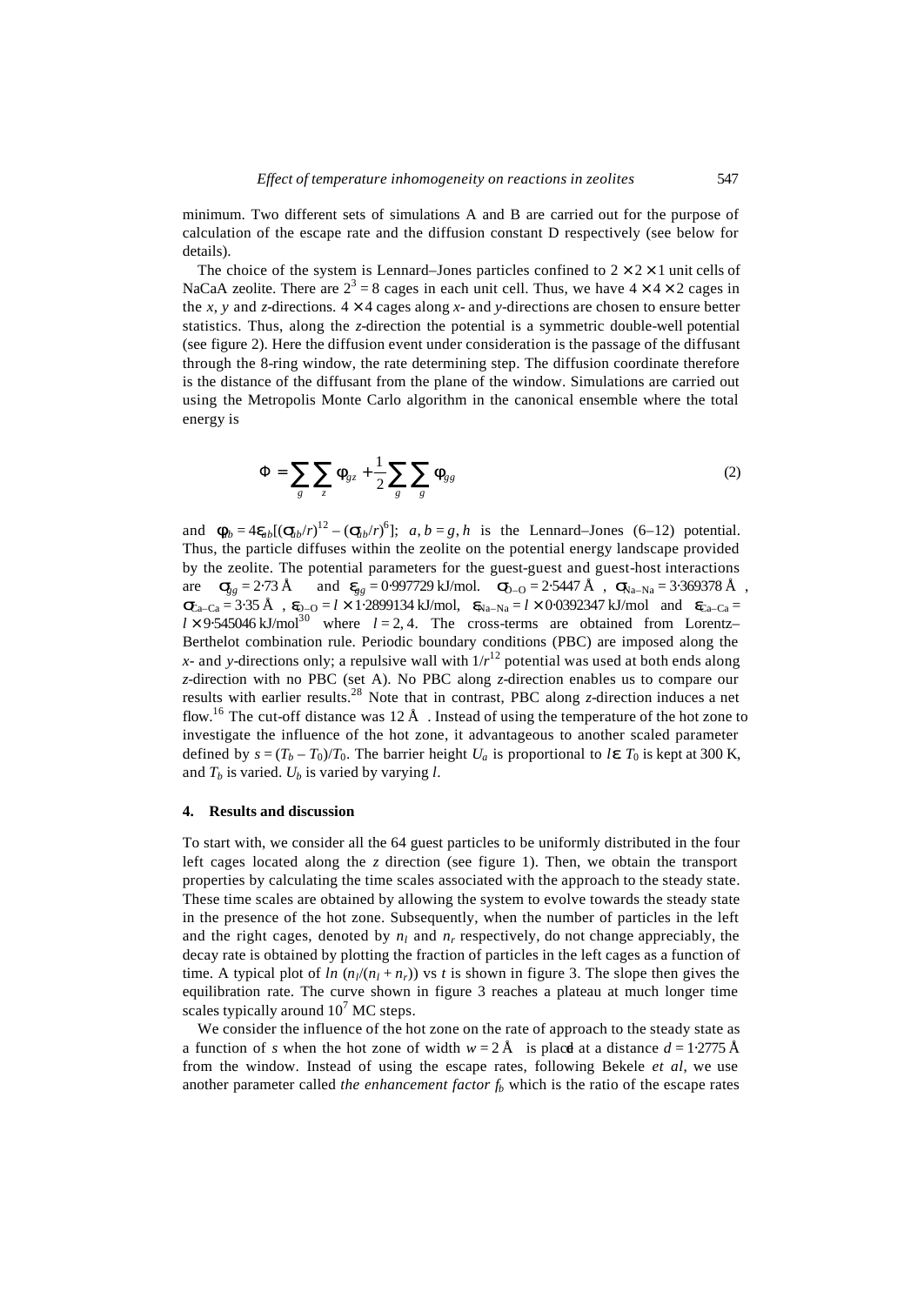from the left cage with and without the hot zone. This quantity is obtained by calculating the escape rates with and without the hot zone and taking their ratio. A plot of  $f_b$ , as a function of *s*, for two different values of *l* is shown in figure 4. The tendency to approach saturation is seen for both values of  $U_a$  ( $\propto l\mathbf{e}$ ), even though, it is less pronounced for the higher value ( $l = 4$ ). More importantly,  $f_b$  is a sensitive function of the barrier height<sup>28</sup> (figure 4). Thus, the effect will be *more pronounced in the guest-host systems with higher energy barrier to diffusion*.

The significance of these results becomes apparent on examining a real system such as methane in faujasite. The energy at the physisorption site for methane in NaY zeolite (with  $Si/Al = 3·0$ ) is  $-18 kJ/mol$ , the energy difference between a free methane and a physisorbed methane. However, the energy released is significantly lower  $(-6 \text{ kJ/mol})$ when it is already within the zeolite. This can raise the temperature in the vicinity of the site.

We now consider the influence of a hot zone on diffusion. For this, set B simulations were carried out with PBC in all the three directions and in order to reduce the computational time required, the starting configuration for these were the final configuration of set A at the same temperature. We have investigated the influence of the parameter *s*, and the barrier height ( $U_a \propto l\mathbf{e}$ ). The results are shown in table 1. The ratio of the diffusion



**Figure 3.** A typical plot of  $ln (n/(n<sub>l</sub> + n<sub>r</sub>))$  vs MC steps obtained from MC runs (set A).



**Figure 4.** A plot of the enhancement factor, *fb*, as a function of the degree of hotness,  $s = (\hat{T}_b - T_0)/T_0$ , for two different values of well depth,  $l\mathbf{e}(l = 2(\vec{\square}), 4(\Diamond))$ from MC runs (set A).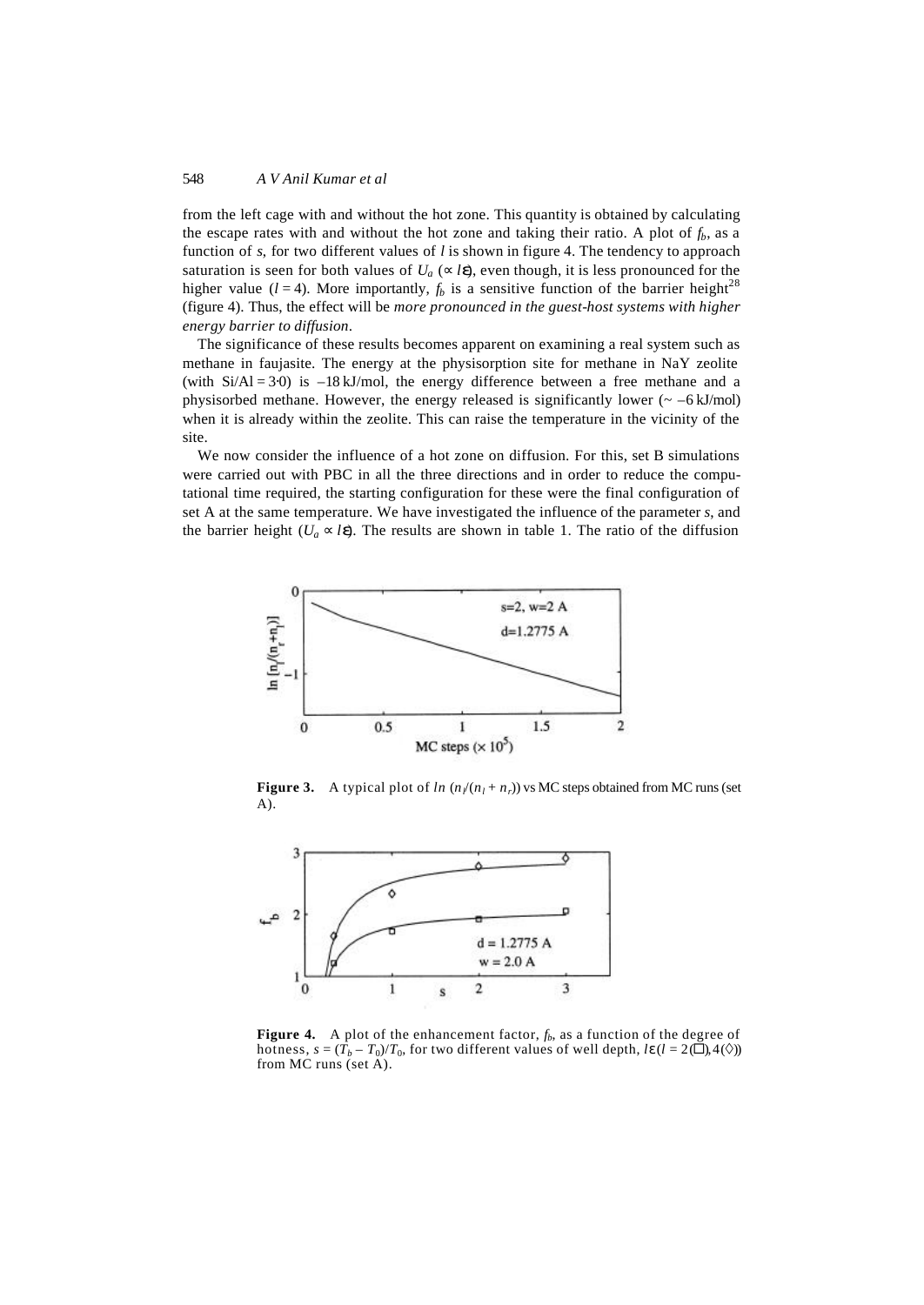|   |                               | $a = 1/2/7$ $\rightarrow$ $N = 2$ A (obtained from MC runs (set B)) |                                     |        |  |
|---|-------------------------------|---------------------------------------------------------------------|-------------------------------------|--------|--|
|   | l (in $e = l \times e_{27}$ ) | $n/n_i$                                                             | $D_h/D_0$ (estimated) $D_h/D_0(MC)$ |        |  |
|   | 2e                            | 2.0175                                                              | 1.5088                              | 1.4283 |  |
| 3 | 2e                            | 3.5416                                                              | 2.2703                              | 2.1971 |  |
|   | 4е                            | 2.6132                                                              | 1.8066                              | 1.6747 |  |

**Table 1.** Values of  $D_h/D_0$  for different sets of parameters.  $d = 1.2775 \text{ Å}$  *w = 2 Å* (obtained from MC runs (set B))

constant with the hot spot  $(D_h)$  to that without  $(D_0)$  is enhanced in each case. We note that since all other conditions of the simulation are identical in the two situations,  $D_h/D_0$  is independent of the basic length and time scales. Note that the *larger the barrier height greater is the enhancement in D*, a result that has considerable implication. These results are better understood on the basis of simple arguments to estimate  $D_h/D_0$ .

We now attempt to explain the enhancement of the diffusion constant in the presence of the hot zone on the basis of Kramers picture. Here, the slowest time scale determining the approach to the steady state is identified with the escape rate. To estimate this, consider a one dimensional symmetric double well potential with PBC. Then the rate equation for the number of particles to the left of the potential maximum  $n_l$  and that to the right  $n_r$  is given by

$$
\dot{n}_l = -w_{lr} n_l + w_{rl} n_r,\tag{3}
$$

where  $w_{lr}$  and  $w_{rl}$  are the escape rates from the left to the right well and vice versa respectively. The relevant point here to note is that these are the very time scales that determine the steady state also through detailed balance condition, namely,  $\dot{n}_l = 0$  and  $w_l r_l = w_r r_l r_r$ . Now, consider first the situation when there is no hot spot. In this case,  $w_l = w_{rl}$  and the mean escape rate from a well is  $w_0 = (w_{lr} + w_{rl})/2$ . Then the diffusion constant in one dimension,  $D_0 = a^2 w_0/2$ , where *a* is the distance between the two minima. Now consider the situation when a hot zone is introduced between the minimum of the left well and the maximum. Then, we have just shown that *wlr* increase considerably and  $w_{rl}$  increases only marginally consistent with the work of Bekele *et al.*<sup>28</sup> For further discussion we make the approximation  $w_{rl} \approx w_0$ . Then, the mean escape rate is  $w_h = (w_{lr} + w_{rl})/2$ . Using this with  $w_{lr} = w_{rl} n_r/n_l$ , we get  $D_h = a^2 w_h/2 \approx D_0 (1 + n_r/n_l)/2$ . Since,  $n_r/n_l > 1$  in the presence of a hot zone, it is evident that *D* is enhanced. Note that this refers to a nonequilibrium inhomogeneous situation as *n<sup>r</sup>* /*nl* refers to the steady state which can only be obtained numerically. Table 1, shows the values of  $D_h/D_0$  obtained from MC simulation of the mean square displacement for three sets of parameter values along with  $D_h/D_0$  estimated from the above expression using the steady state values of  $n_r/n_l$  from MC simulations. (Note  $n_r$  and  $n_l$  refers to the total number of particles to the left and right of the potential maxima between the two cages in the *z*-direction.) It is seen that the estimated values of  $D_h/D_0$  are close to that obtained directly from MC. Note that this value is only an upper bound since we have used  $w_{rl} \approx w_0$  and the asymptotic value of  $n_r/n_l$ , which is usually not attained in numerical simulations in spite of long runs. Thus, we find that this relation is a good approximation to ratios of the diffusion constants obtained directly from MC.

To facilitate comparison of these results with real systems, we have estimated the likely increase in temperature when hydrocarbons and other guest species are sorbed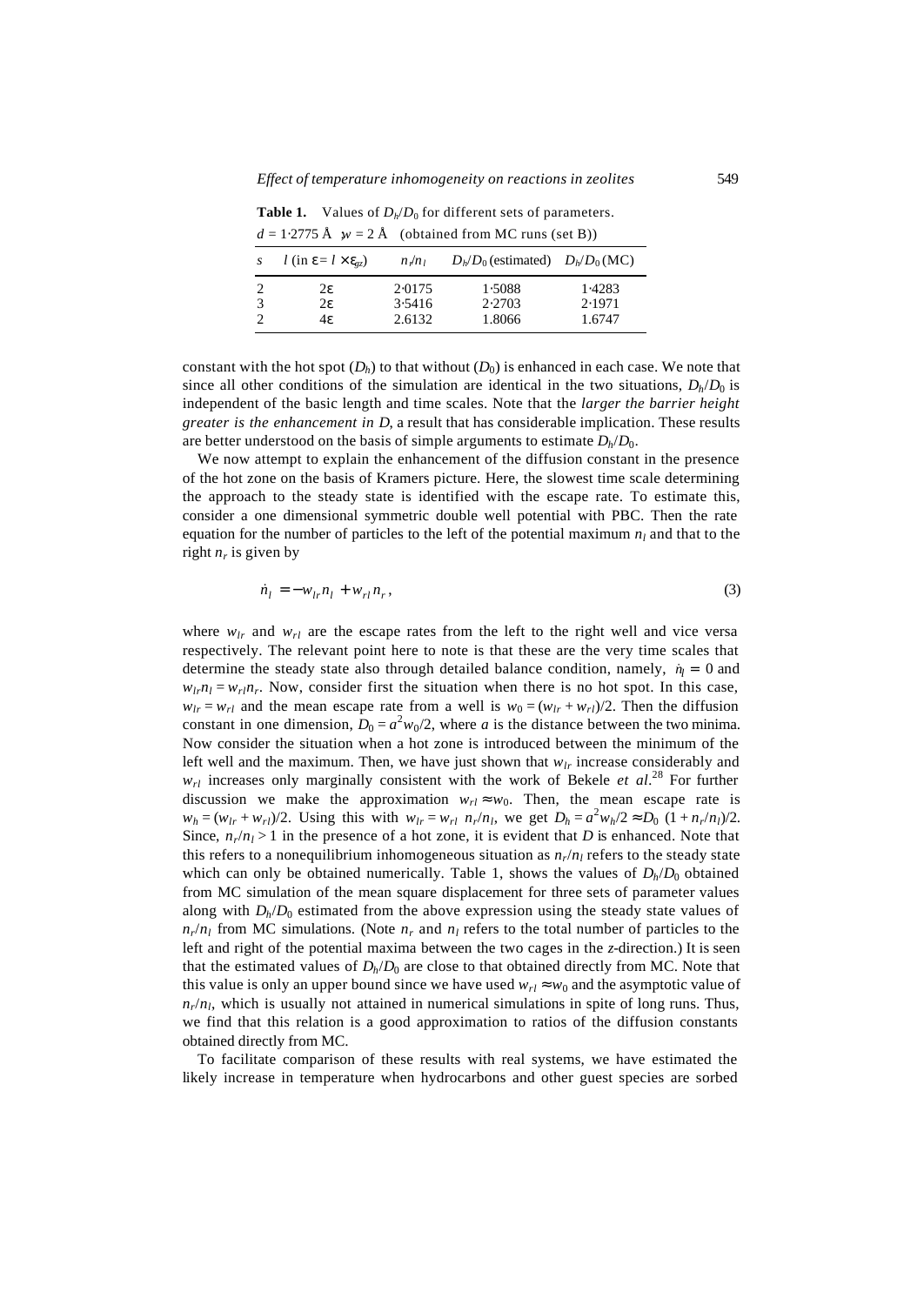within zeolites such as NaX. We have listed in table 2 isosteric heat of sorption (Δ*Hads*) of some linear alkanes, Xe and water within faujasites. We have also listed the mean heat capacities  $(C_m)$  of the guest-zeolite systems.<sup>1</sup> From these data, the maximum increase in  $\Delta T$  can be estimated from  $\Delta T = T_b - T_0 = \Delta H_{ads}/C_m$  which is in the range 820 to 2028 K (table 2). Thus, the parameter *s* varies from 1⋅7 to 6⋅7 for which  $f<sub>b</sub>$  can be as large as 3 for  $s \sim 6$  and  $l = 2$ . Since  $f_b$  is determined by the very rate constants that lead to *steady state*, it also implies that the diffusion constant in the inhomogeneous medium can increase by a factor of two, even for moderate values of *s* as can be seen from table 1.

An interplay of reaction and diffusion is known to give rise to complex dynamics which can manifest in different ways.<sup>32</sup> The product profile in a reaction is controlled by the diffusion rate of the product species formed rather than the reaction rate as is the case with the formation of  $p$ -xylene in ZSM-5<sup>2,9</sup> Due to the low diffusivity of the ortho and meta isomers, they are not observed as products even though they are formed. The coupling between reaction and diffusion in such systems normally is via the concentration of the reactant and product species.<sup>33</sup> In contrast, in the present situation, the enhancement in *D* is a direct consequence of inhomogeneous temperature. The present study demonstrates that such a coupling between reaction and diffusion can arise not just due to concentration, but also due to the increase in local temperature, *a fact that could not have been anticipated*. The results obtained here show how diffusion is increased in the presence of physisorption or chemisorption which are usually exothermic. *D* may decrease if the reaction is endothermic. Previously, there have been studies on reaction product profiles formed within zeolites. These reactions typically are hydrocarbons undergoing molecular transformations within the cavities of a zeolite. Often, it has been found that the actual reaction products that are measured (essentially outside the zeolite) are *not* the species that are formed within the confined regions. This discrepancy has been explained in terms of the fact that some of the product species are unable to escape from the cavity where they are formed due to either their size or large activation barrier. This leads to building up of the concentration of these species frequently driving the reaction in the opposite direction. It is also possible that other reactions occur when concentrations of selected product species increases. If both concentration and local inhomogeniety in temperature are taken into account while considering diffusion-limited reactions it is

| System           |         |                              |                                |                    |                     |       |
|------------------|---------|------------------------------|--------------------------------|--------------------|---------------------|-------|
| Guest            | Zeolite | $\Delta H_{vap}$<br>(kJ/mol) | $\Delta H^a_{ads}$<br>(kJ/mol) | $C_m$<br>(J/mol K) | $T_h - T_0$<br>(K)  | S     |
| $n - C_4H_{10}$  | $Na-X$  | 66                           | 174                            | 105                | 1689 <sup>b</sup>   | 5.6   |
| $n - C_7H_{16}$  | $Na-X$  | 87                           | 228                            | 176                | 1809 <sup>b</sup>   | $6-0$ |
| $n - C_7H_{16}$  | $Na-X$  | 87                           | 228                            | 209                | $1090^{\circ}$      | 3.3   |
| $neo-C5H12$      | $Na-X$  | 54                           | 130                            | 129                | 1011 <sup>b</sup>   | 3.3   |
| $iso-C_8H_{18}$  | $Na-X$  | 88                           | 246                            | 185                | $1329$ <sup>d</sup> | 4.0   |
| Xe               | Na-Y    |                              | 18                             | 22                 | 820 <sup>e</sup>    | 1.7   |
| H <sub>2</sub> O | Na-X    |                              | 142                            | 70                 | $2028^{b}$          | $6-7$ |

**Table 2.** Expected rise in temperature and *s* for typical guests when adsorbed in common zeolites estimated from heat of adsorption, ΔH<sub>at</sub> and the mean heat capacity, *Cm* data.

<sup>a</sup>Calculated from  $\Delta H_{vap}$  and the ratio of  $\Delta H_{ads}$  to  $\Delta H_{vap}$  given in ref. 7.  ${}^{b}T_{0}$  = 300 K, <sup>c</sup>T<sub>0</sub> = 333 K, <sup>d</sup>T<sub>0</sub> = 325 K, <sup>e</sup>T<sub>0</sub> = 473 K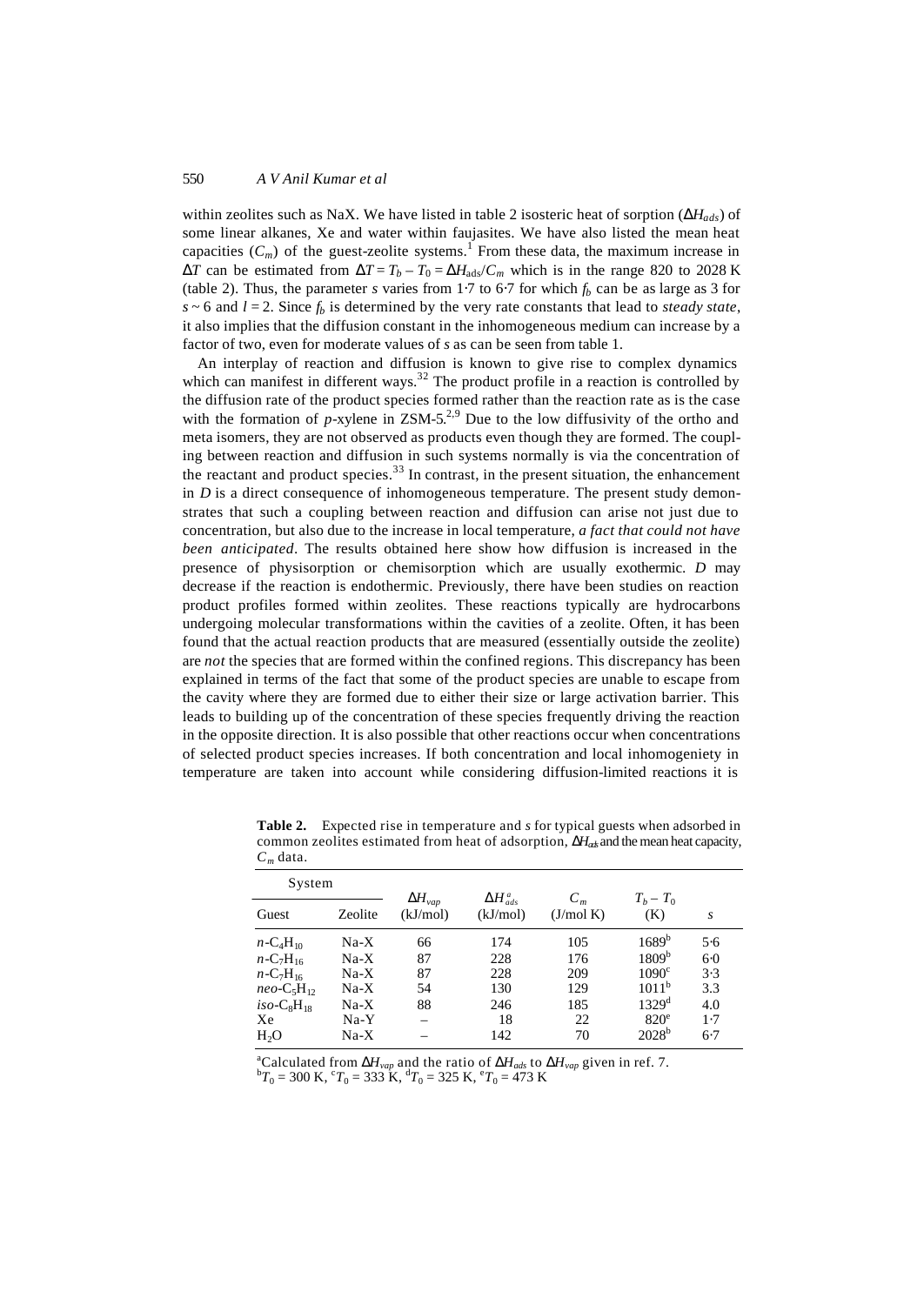possible that we might be able to explain the experimentally observed product profiles better or we may see certain unexpected results.

Consider diffusion of ions across biomembranes where energy required is normally obtained from conversion of ATP to ADP. The mechanism of how exactly the energy released by ATP to ADP conversion is utilized in driving diffusion of ions or molecules is not clear. One way the diffusion across biomembranes can be expedited is by the use of blow torch effect of Landauer: if the chemical energy from ATP to ADP conversion can be used to create a hot spot at the appropriate location (e.g., between the energetic minimum and the maximum) then this can facilitate diffusion across the diffusion barrier.

#### **5. Conclusion**

The present analysis can provide an insight into a well known experimental observation where a warm adsorption front is seen to move rapidly during the adsorption of a gas into an evacuated zeolite.<sup>34</sup> As the initial molecules arrive at a physisorption site, heat is released which aids the molecules at the front to cross over the energy barrier and propel the gas forward. Zeolites are crystalline solids, and therefore the active sites are located in a periodic manner. Thus, as the front moves further into the zeolite, hot zones are created successively in a periodic manner. This provides a periodic driving force for diffusion which is in addition to that arising from the concentration gradient. This explains the rapid movement of the front. Precise measurements of the speed of the warm front and its temperature can yield valuable experimental data to obtain an insight into the influence of the hot zone on gas/sorbate diffusivities.

Thus, *influence of a reaction induced hot zone can affect diffusion in ways which will be important both from fundamental as well as industrial perspective*. Though our results are obtained in the context of zeolites, it is evident that these results are of significance to many biological processes where concentration gradients are frequently accompanied by difference in temperature. Additionally, these results have implication to the petrochemical industries, fast ion conducting battery materials, etc. We believe that in the foreseeable future, local inhomogeneities in temperature will be exploited in a number of ways to bring forth novel processes.

#### **Acknowledgements**

We would like to acknowledge Prof C N R Rao, FRS who has been a great source of encouragement for many of us. AVAK and SY would like to thank the Inter-University Consortium, Indore for the award of Project Assistantship and the Department of Science and Technology, New Delhi for financial support.

#### **References**

- 1. Barrer R M 1978 *Zeolites and clay minerals as sorbents and molecular sieves* (London: Academic Press)
- 2. Thomas J M and Thomas W M 1997 *Principles and applications of heterogenous catalysis* (Weinheim: VMH)
- 3. Complete issue of *J. Chem. Soc. Faraday Trans*. (1991) **87**
- 4. Klafter J and Drake J M (eds) 1989 *Molecular dynamics in restricted geometries* (New York: Wiley)
- 5. Bates S P and van Santen R A 1997 *Adv. Catal.* **42** 1
- 6. Keil F J, Krishna R and Coppens M-O 2000 *Rev. Chem. Eng.* **16** 71